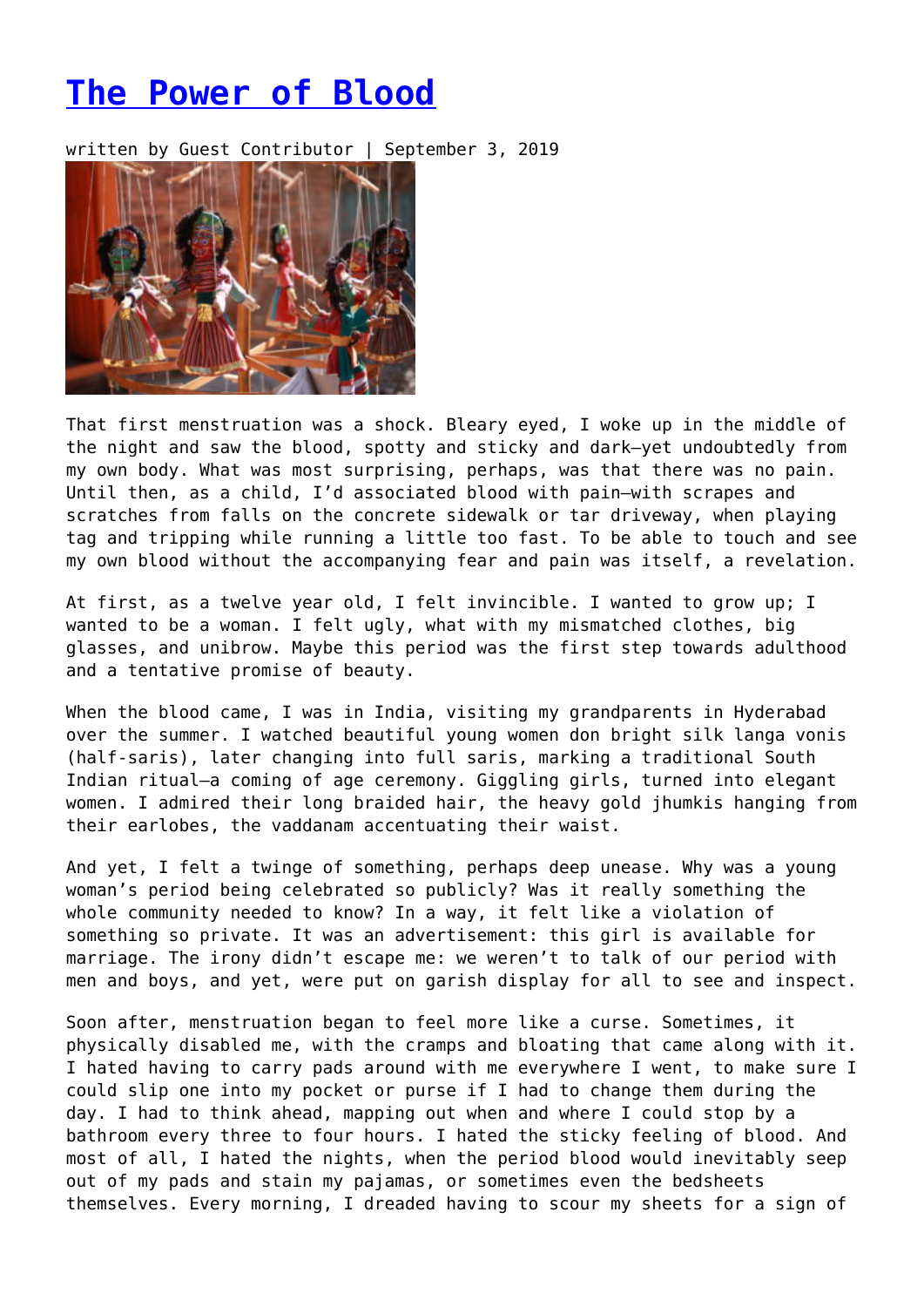blood. In India, where I shared a bed with my grandmother, it was a constant worry.

You see, I had been told that tampons weren't for me. They weren't something that *good girls* used, at least, not in our South Indian family. There was, I came to understand, something taboo about them—something bad that encouraged sex and sexuality. These misconceptions made me so hesitant that until the end of college, I never tried using a tampon. And once I did, I was angry. Why was such a convenient invention that made this monthly experience so much better kept from me using these myths?

My body was changing, but I had no one to tell me what that meant for myself, or for the world I inhabited. There was a culture of secrecy around sex and all things related; all I knew was that I wasn't supposed to be having it until I was married. And if I was, it was something to hide.

\*

So many myths and superstitions still pervade our conception of menstruation. A period in my family means that women don't go to the mandir, or enter the puja room at home. Back home in New Jersey, we have a little altar in our kitchen corner, with pictures and figurines of Lakshmi, Saraswati, Ganesha, and Venkateshwara. Usually, when it's time for a puja, mom would ask me to gather some fresh flowers in the garden to place around the idols. I'd mix blood red kumkum with water and carefully, with my middle finger, fashion a perfectly circular bindi on the forehead of Vishnu and Laxmi.

But when it was that time of month, I wasn't supposed to touch or get too close to these idols. I couldn't enter the puja room or go to the temple. I certainly wouldn't light the incense myself. I wouldn't taste the sweet round laddoos, or rice vermicelli payasam, prasad that had been blessed by God.

God was off limits. I wasn't to receive blessings; I wasn't pure.

Looking back, it's surprising to me how little I questioned this practice. But when I was turning thirteen, this seemed like a blessing in disguise. The last thing I wanted to do with my precious weekend was to spend it at the temple chanting Sanskrit verses. A typical teenager more interested in Good Charlotte and dying her hair hot pink than her religion, I was thrilled that my time of month would get me out of spending a Saturday afternoon dressed in a shalwar kameez and making laps around the idols at Krishna mandir.

Only later did I begin to question why we were considered so dirty, so impure that even God wouldn't accept us. Didn't God create us women? Wasn't menstruating natural? Didn't it point to the beauty of our bodies, to our incredible capacity to give birth? Wasn't menstruating a type of magic—a regeneration?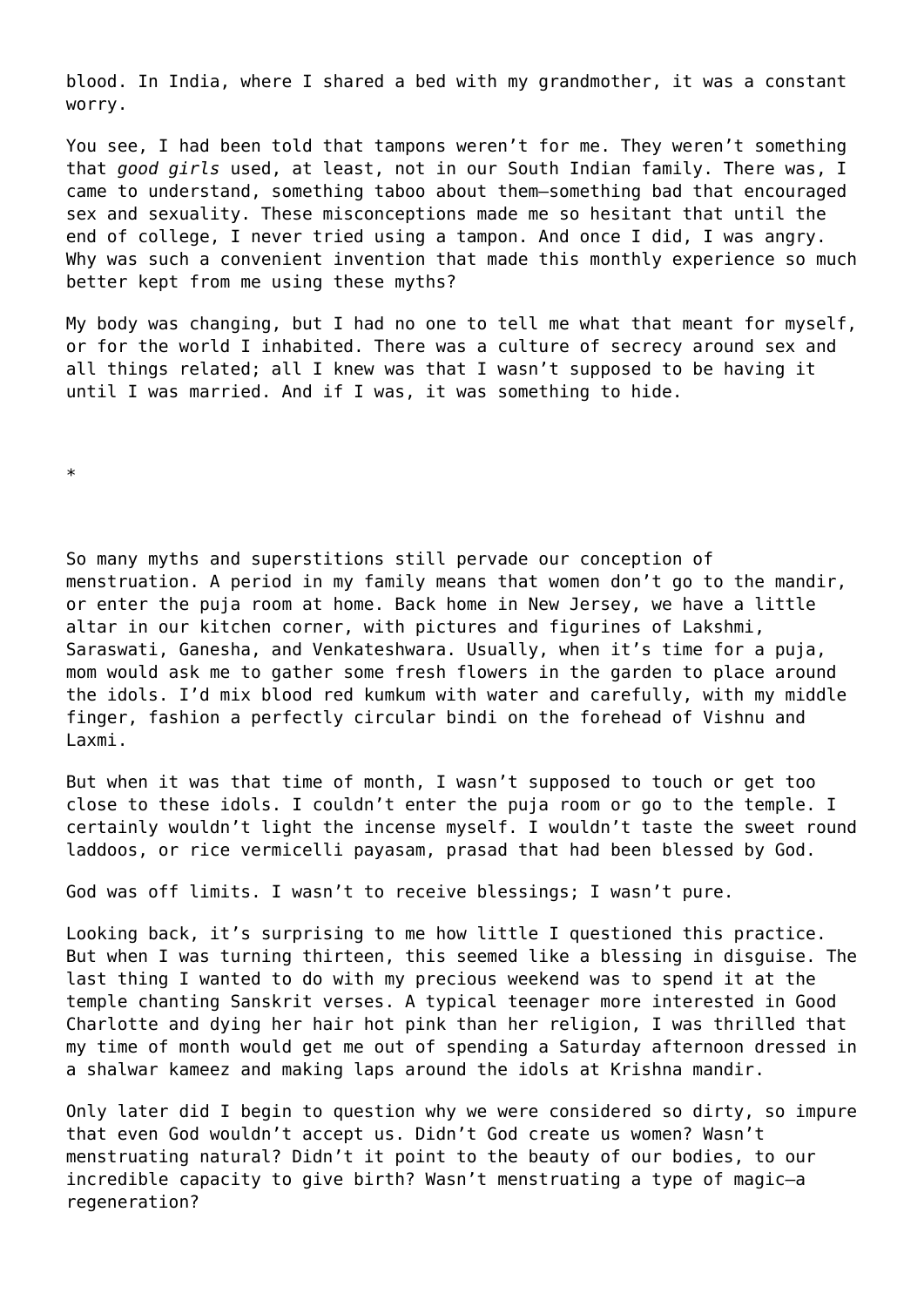If anything, menstruation needs to be celebrated. Women, by virtue of our wombs, should be revered around the world. We bring new life into the world; our bodies should be treated like precious temples. Yet, we have been deemed 'impure' for millennia.

The root of this menstrual taboo in Hindu mythology might be traced back to a story about Indra, the king of gods, who had to find a way to discard the accumulation of his sin. He distributed it among the earth, the seas, and the trees—and women took on a share of his sin. Since then, they were cursed with monthly bleeding.

But we need only to look around us to find examples of cultures that treat women differently, and that see menstruation as a source of power, not impurity. The Cherokee nation considered menstruating women sacred, strong, and infused with the ability to defeat enemies. Some cultures considered menstruating women as sorcerers imbued with magic, like in Ancient Egypt, where menstrual blood was incorporated into medical treatments and spells.

In Ancient Greece, menstrual blood was mixed with wine and spread in the fields when it was time for crop planting, to enhance the soil's "fertility." Among the Bauls of Bengal today, menstrual blood is mixed with milk, camphor, palm juice and sugar, and drunk by those present, viewed as a powerful substance that aids memory, concentration, love, and joy.

Among some tribes in India, too, menstruating women are viewed to have abilities: for instance, to make flowers bloom.

Clearly, there is nothing divinely ordained about patriarchy.

\*

In my late twenties, I found myself in rural Nepal, walking across the hot, dusty Terai plains. I was there working with an international NGO, and we'd traveled from Kathmandu to far-western Nepal, all the way to the India-Nepal border.

The sky was blue and bright, the air clear—a far cry from Kathmandu's skies, choked grey with smog, pollution, and dirt. Reveling in this newfound freedom, I took the deepest breaths to fill my lungs. I walked with several Nepali women who were human rights activists and non-profit leaders. We crossed a large rocky expanse, my feet now covered in dust. In the monsoon season, they told me, this stretch would fill with water and become impassable, cutting off the villages just past from the rest of the world as the rains fell.

We walked up a meandering path carved into the hillside, a steep drop to the Mahakali river on our left, which marked the border. If we crossed the river, we would be in Indian territory. The river's water was clear, reflecting the hills, rocks, and lush greenery surrounding us. The Nepali women began to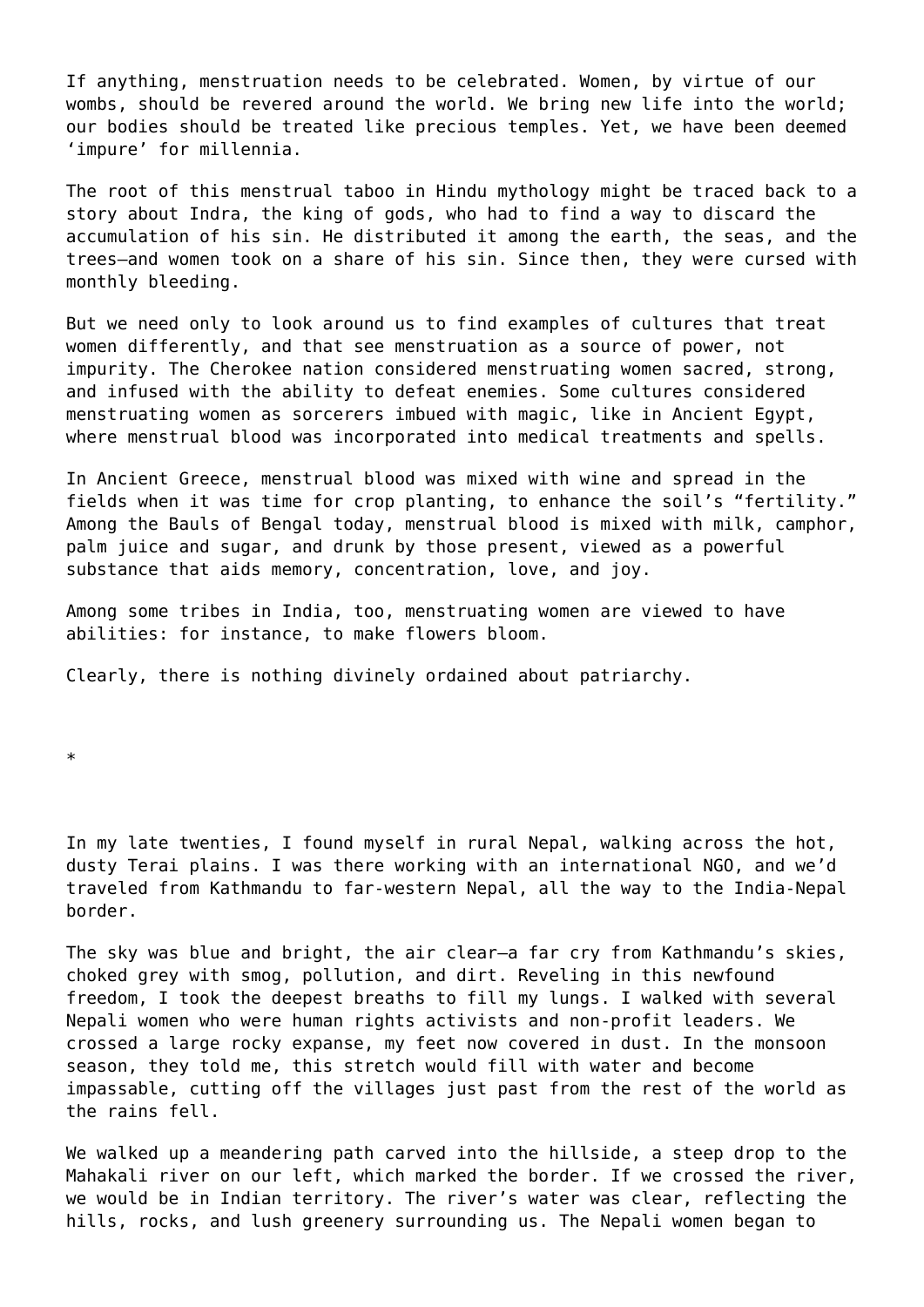sing folk songs to pass the time, their melodic voices lifting me up above the valley. Soon enough, we encountered a clearing and broke for lunch. We stopped by a small shop, where the owner made us spicy Maggi noodles with eggs, chili, and tomatoes, serving up steaming hot milk chai on the side.

As we ate, one of my companions asked the shopkeeper about chhaupadi, the practice of isolating women and girls during menstruation and after childbirth. Although it was abolished by the Supreme Court in 2005, it remains prevalent in rural communities throughout Nepal.

Did she practice it?

Follow me, she said.

The shopkeeper took us to the dark shed next to her home. This, she announced, is where she stayed while menstruating. The shed normally served as storage space and a home for cattle. It had no heating, no insulation, and not even a proper door to protect from the weather outside. There were no blankets or bedding. She slept on the ground, or sometimes, on a mat. The ground was rough concrete, far from hospitable.

During her period, she told us, she slept in the shed. She didn't touch anything; someone brought her food and water, while she ate separately from her family. Her diet had to be simple: plain rice and salt. Milk, butter, yogurt, meat, and vegetables were forbidden. She washed her clothes far from the home.

She wouldn't touch plants, fruits, or flowers during that time—for they may die.

Why did she do this, we asked.

She was considered so impure that anything she touched or ate, including fruits or vegetables, was seen as contaminated. Food, considered sacred, would rot. Plants and flowers would die. Crops may fail. And fear overwhelmed her: the fear that if she stepped out of line, some harm would befall her family as repercussion. They might fall ill or get hurt. She couldn't take that risk.

But this misogyny has real impacts—and the worst consequence is death.

In one of many such cases, in 2017, an 18-year-old Nepali girl slept in a cowshed overnight. There, she was bitten by a snake and died. Simply because her most natural bleeding was deemed impure, she paid the price with her life.

"When I was a girl, we stayed at home during our period time. We didn't cook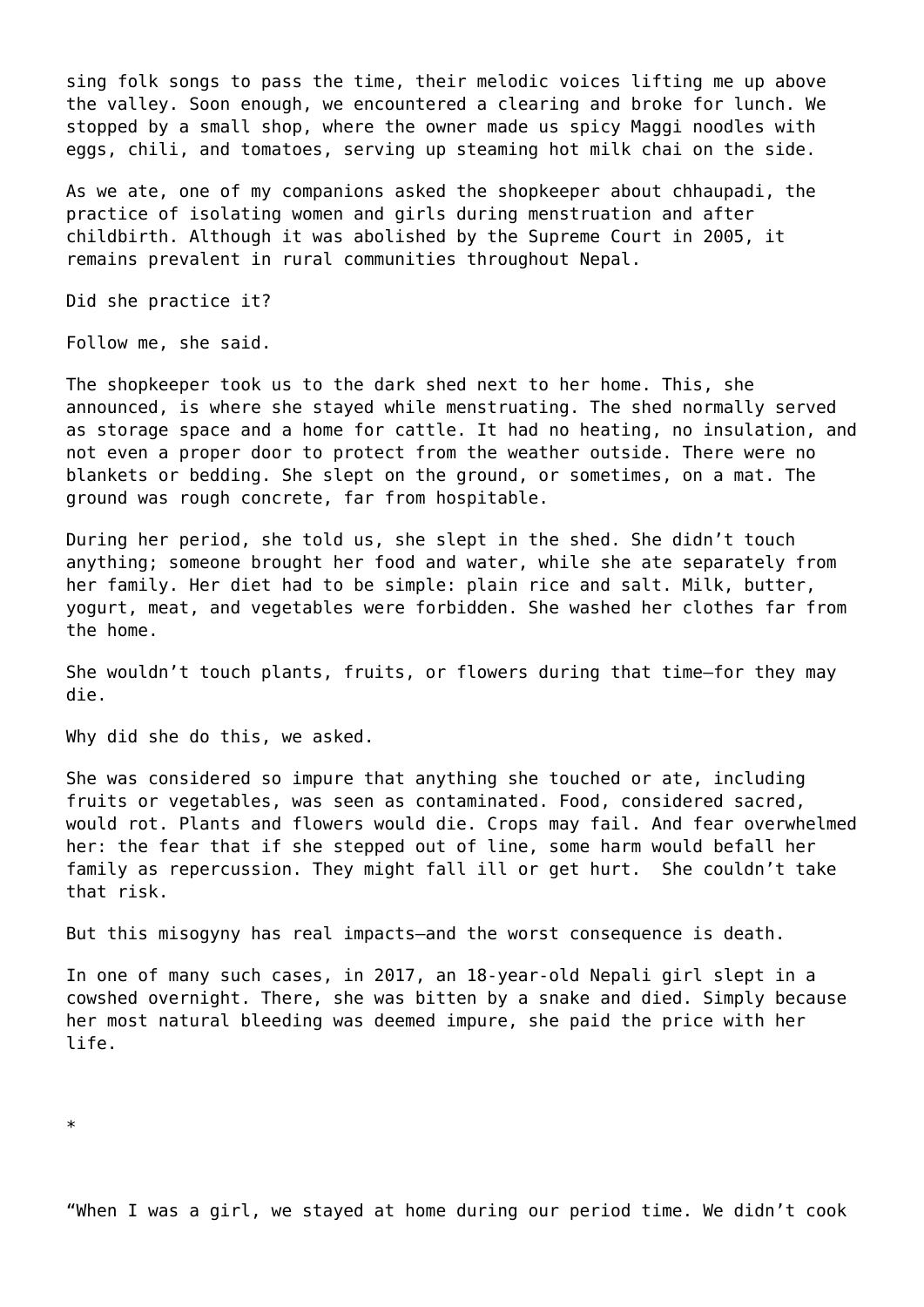or go to school. We didn't go out to buy vegetables," my grandmother recounted to me one summer, while I visited her in Hyderabad. "But it was a good thing; it gave us a break from housework and allowed us some time to rest."

When it was that time of month, my grandmother mostly kept to herself in the bedroom. Girls then stayed home from school, like too many still do today, for the lack of sanitary pads, public restrooms, and girls bathrooms in schools. She got a break from spending most of her time in the kitchen, helping her mother, as was her normal responsibility.

But my grandmother had been privileged enough to think of this time not as a cage—but as a breath of fresh air. Her interpretation made me wonder: was there power in her reclaiming that space, a space for herself—for women alone?

Indeed, in some places, women form their own menstrual rituals, creating safe spaces to rest away from the male gaze. This gives women respite from household burdens and sexual pressures; it offers them a few days of liberation.

Sometimes, these spaces are created quite literally. As anthropologist Wynne Maggi documented in Pakistan's Kalasha Valley, women spend time in large communal menstrual houses (bashali) which serve as a holy space. Men are not permitted to enter, but women can choose to come and go. The space serves as a refuge, allowing women to escape the daily burden of work at home and in the fields. They are free from the scrutiny and social pressures of relatives. They live collectively, caring for one another and helping to deliver babies.

Similarly, Ulithi women from the South Pacific stay in huts together when breastfeeding and menstruating, bringing their children with them. Unlike chhaupadi in Nepal, this experience is not isolating; these women do it together, turning it into a joyous, communal experience.

In a sense, this space offers them autonomy—perhaps like that respite offered my grandmother.

In other cases, it offers space for regeneration and revival. Many native women see this time of month as a shared spiritual experience. For example, women from the Anishinaabe Oshkiniikwe tribe see menstruation—or the full moon—as a sacred time where women connect with their grandmothers. Ojibwe women view it as an opportunity for cleansing and rejuvenation, where they let go of the negative energies accumulated over time. It is a celebration of womanhood.

Menstruation does not have to be painful, or brutal, or isolating. Women-led traditions have given birth to communal ways of living, of carving out time for women's freedom, and space for meditation on our bodies, on our capacity for birthing new life.